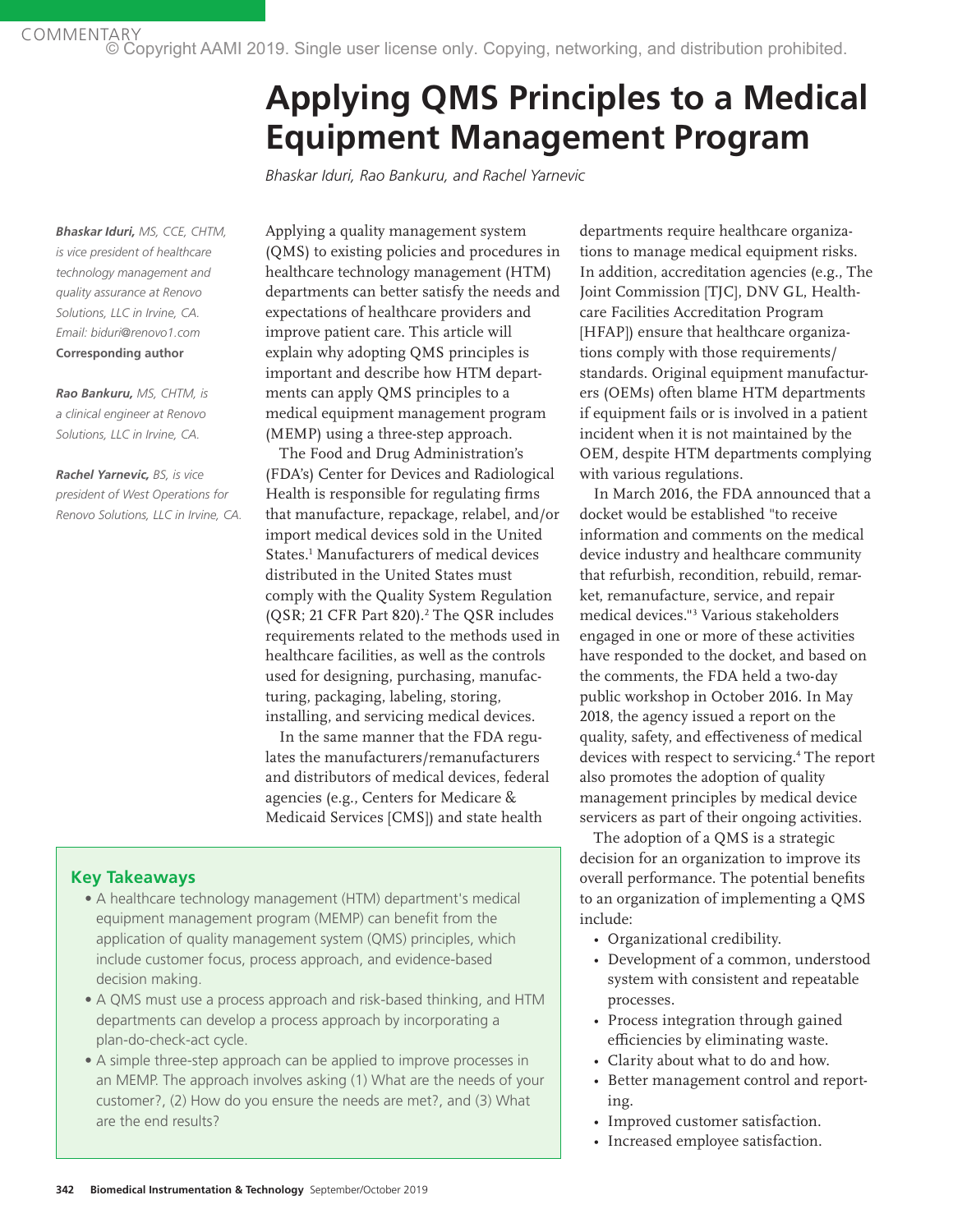© Copyright AAMI 2019. Single user license only. Copying, networking, and distribution prohibited.

# **QMS Principles: Benefits to an MEMP**

HTM departments can reap the above-mentioned benefits by applying QMS principles to their MEMP.

Medical equipment is used during both critical and noncritical situations of patient care, and its effective management is of vital importance to healthcare organizations. HTM departments should meet a set of requirements that are put forth by regulatory agencies (e.g., CMS) and accreditation bodies (e.g., TJC, DNV GL, HFAP). HTM departments engage in activities ranging from the selection to disposal of healthcare technology, ensuring that medical equipment is safe, reliable, and available. The activities performed by HTM departments are established in the form of policies and procedures, which are derived from the above-described requirements and serve to guide HTM staff in managing day-to-day operations.

The American Society of Quality (ASQ) defines a QMS as "a formalized system that documents processes, procedures, and responsibilities for achieving quality policies and objectives. A QMS helps coordinate and direct an organization's activities to meet customer and regulatory requirements and improve its effectiveness and efficiency on a continuous basis."5 The processes, policies, and workflow methods embodied in a QMS serve as a framework by which an organization operates, enabling it to meet customer expectations and achieve continuous improvement.<sup>6</sup>

The objective of HTM is to maintain medical equipment and ensure that it is safe and available at all times to clinical staff for patient care. The MEMP, which consists of policies and procedures, helps coordinate and direct HTM departments to meet the objective and regulatory requirements, as well as continuously improve its effectiveness and efficiency through measurable performance indicators (e.g., preventive maintenance [PM] inspection completions, repairs). In other words, an HTM department's MEMP should serve as its QMS.

The International Organization for Standardization (ISO) standard, ISO 9001:2015, defines the requirements for a

QMS.7 This and other standards in the ISO 9000 family are based on the following quality management principles: customer focus, leadership, engagement of people, process approach, improvement, evidence-based decision making, and relationship management.<sup>8</sup> Inherently, HTM departments adhere to these principles while performing duties in the hospital such as engaging with clinical staff to resolve service-related issues, reviewing key performance indicators with environment of care committees, and providing recommendations to the capital purchasing team regarding new equipment.

Customers are the primary focus of any organization, and their satisfaction is of utmost importance. Customer focus in a QMS means understanding customers' needs and expectations, monitoring customer satisfaction, and acting on results. The level of customer satisfaction depends on the efficiency of the service and the extra step taken to resolve an issue. Developing a continuous feedback loop with the customer is important. HTM departments should foster the culture of ongoing status updates on repairs, collaborating with and assisting customers in resolving service-related issues in a timely manner.

For HTM departments, customers are clinical staff and the leadership at healthcare organizations, and their expectation is that all medical devices function and are maintained properly for patient use. Customer satisfaction can be gauged by conducting surveys. For HTM departments, areas of focus for surveys should include questions on communication, including satisfaction related to follow-up on repairs and responsiveness to work orders. Based on the feedback received, HTM departments can develop an action plan for further improvements. Survey results also should be communicated with organization leadership.

HTM leadership should establish MEMP objectives and ensure staff are engaged in achieving the objectives. Recognition, empowerment, and collaboration facilitate the engagement of staff in achieving MEMP quality objectives. HTM leadership also should assess satisfaction by conducting unbiased employee satisfaction surveys.

**Customer focus in a QMS means understanding customers' needs and expectations, monitoring customer satisfaction, and acting on results.**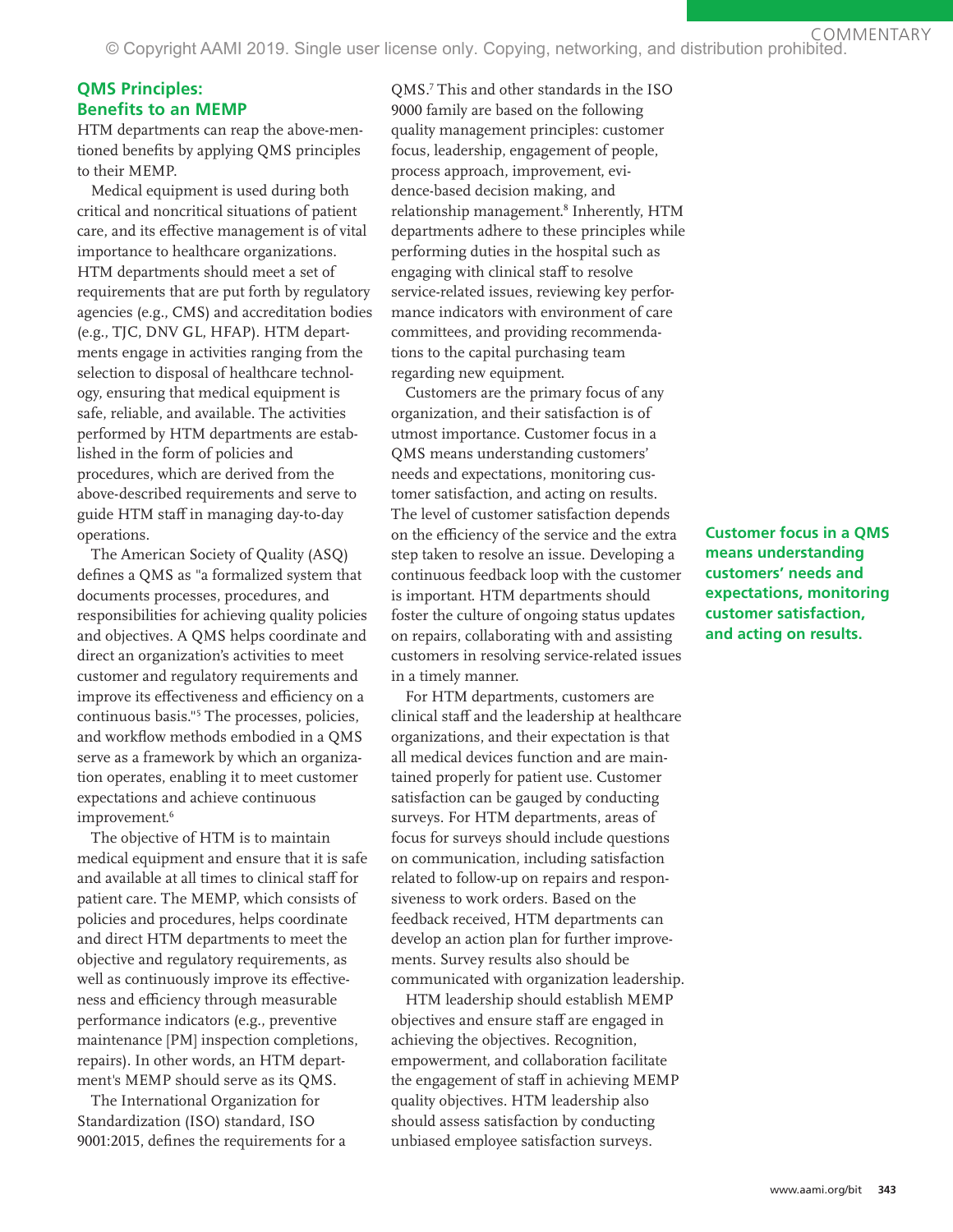© Copyright AAMI 2019. Single user license only. Copying, networking, and distribution prohibited.

A QMS also must use a process approach and risk-based thinking. HTM departments can develop a process approach by incorporating a plan-do-check-act (PDCA) cycle. The PDCA cycle can be used to improve the quality and effectiveness of a variety of processes and services within the HTM department, including healthcare technology procurement, PM activities, and equipment disposal. PDCA essentially serves as a feedback loop that allows the user to evaluate how a process is currently being implemented, identify gaps in the process, and determine how the process can be improved through a systematic approach supported by data.

For example, to maintain TJC accreditation as per their standard EC.02.04.01, a healthcare organization must capture its entire inventory of medical equipment used for patient care, irrespective of ownership. The following example shows how PDCA can be used to achieve compliance with this standard.

- **Plan.** The organization should assess the scope of the standard EC.02.04.01 and its impact on various stakeholders, including HTM, purchasing, clinical staff, and external vendors used to lease or rent equipment. Organizations should develop a policy that establishes controls to comply with the standard. For example, who is responsible for initially accepting and inspecting the equipment? Who should vendors contact before bringing the equipment into the facility?
- **Do.** The policy is implemented by communicating it to all stakeholders. Data also are collected, which allows performance to be measured and any concerns that affect performance to be addressed.
- **Check.** The data are analyzed to see if the changes implemented resulted in improvements in the organization's ability to accurately assess its inventory and overall equipment management. The process improvements that resulted in improved performance are captured, and a a root cause analysis is performed to identify faults or problems.
- **Act.** Last, if the plan was successful, the process is standardized and the results

monitored continuously. If the the intended goal has not been achieved, further actions for improvement are taken.

In the context of HTM, the PDCA cycle is similar to troubleshooting or performing a PM inspection on medical equipment. HTM staff test the equipment to see if it functions properly, and if it does not meet the specifications, repairs are performed, and the equipment is tested again. This process is repeated until the required specifications are achieved.

One of the main principles of a good QMS is evidence-based decision making. Decision making can be a multifaceted process, and it always involves a certain degree of uncertainty. Facts, evidence, and data analysis lead to confidence in decision making. The process of collecting and analyzing data is not new for HTM departments. For example, in a well-functioning healthcare organization, clinical leadership will consult the HTM department during capital equipment replacement planning, and the HTM department will provide recommendations based on a variety of factors (e.g., medical equipment reliability, manufacturer service supportability, age, compatibility with existing technology).

In addition, medical device service history can be used by HTM staff to determine the effectiveness of maintenance intervals and procedures, in order to implement an alternate equipment management program. Knowledge of service history also is valuable when performing service contract analysis. HTM departments should implement a policy to select and evaluate various vendors based on the services provided (e.g., parts, depot repairs, onsite repairs). Moreover, the policies and procedures developed by HTM should always work toward improving serviceability of healthcare technology and patient care.

The scope of a QMS will affect an organization's ability to (1) consistently provide services that meet customer needs and applicable accreditation standards and regulatory requirements and (2) to enhance customer satisfaction through the effective application of the QMS, including processes for improvement.

**In a well-functioning healthcare organization, clinical leadership will consult the HTM department during capital equipment replacement planning, and the HTM department will provide recommendations based on a variety of factors.**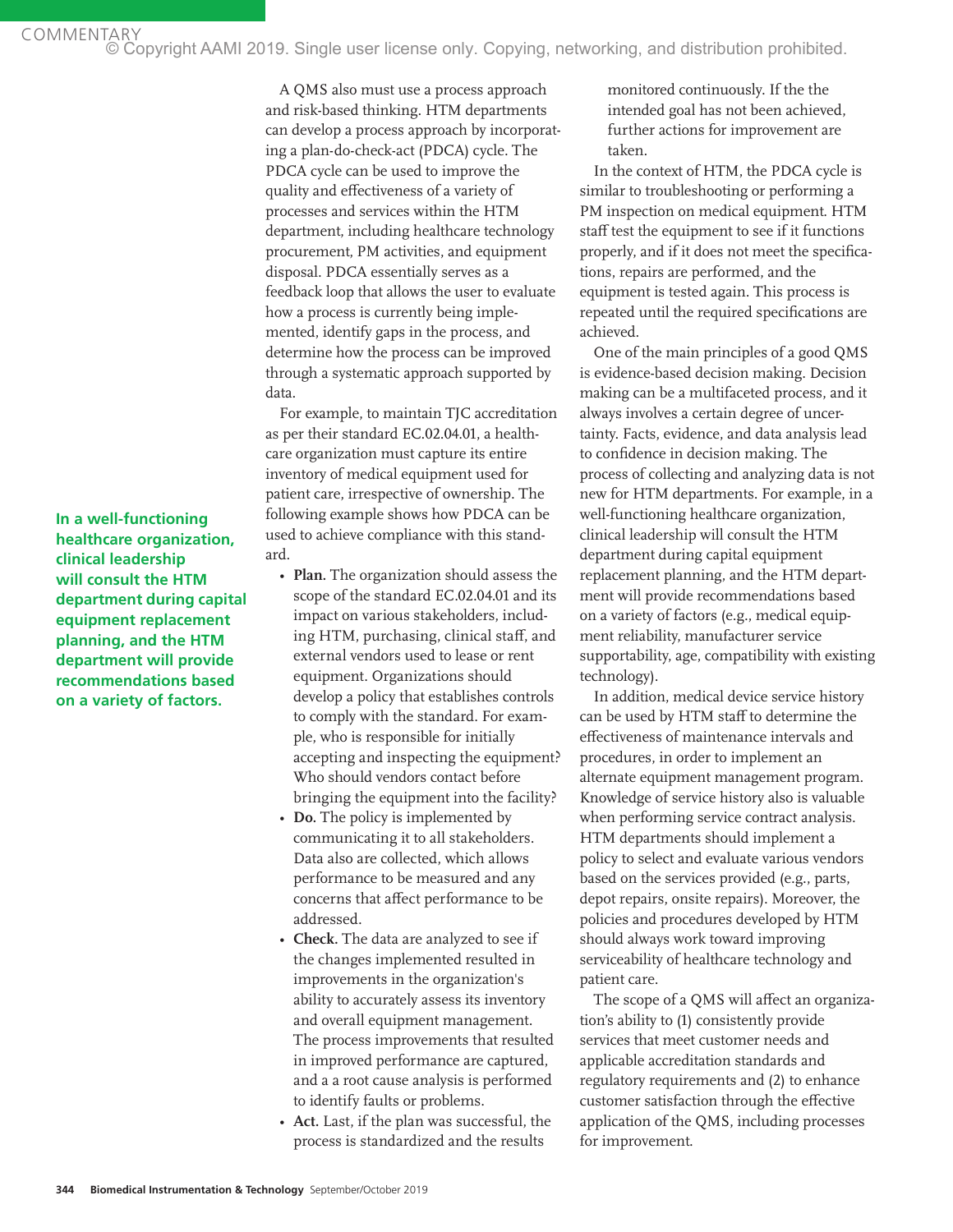COMMENTARY © Copyright AAMI 2019. Single user license only. Copying, networking, and distribution prohibited.

# **What are the needs of your customer?**

- •Access to safe equipment in a timely fashion
- •Compliance with regulatory requirements

### **How do you ensure the needs are met?**

- •Employees are trained
- •Policies and procedures to define roles of employees and clarify the vision and purpose
- •Better employee engagement

### **What are the end results?**

- •Customer satisfaction
- •Compliance
- •Evidence-based decision making

**Figure 1.** Example of using a simple three-step approach to improve processes in a medical equipment management program

The primary objective of an MEMP is to provide a safe patient care and treatment environment by managing risks associated with the use of healthcare technology. This objective is no different from the requirements of a QMS and can be achieved using a simple three-step approach, as illustrated in Figure 1.

# **Simple Three-Step Approach**

The following is a basic example of how the three-step approach can be applied to processes in an MEMP, such as scheduled maintenance activities:

- **What are the needs of your customer?** The clinical staff need the healthcare technology to be checked for the functionality and accuracy of outputs, in order to ensure that equipment can be safely and reliably used for patient care.
- **How do you ensure the needs are met?** HTM departments should have policies and procedures that address their scheduled maintenance activities, as well as actions to be taken if maintenance is not completed as stated in the policy (e.g., customer follow-up if equipment cannot be located or is in-use).
- **What are the end results?** On-time completion of maintenance satisfies customers by giving them access to safe and reliable equipment for patient care, in addition to meeting regulatory requirements. Feedback should be taken

from staff to identify gaps in effectiveness, and data should be analyzed to further improve the efficiency of the process.

This is only one example of the many processes detailed in an MEMP. The threestep approach can be applied to any process to identify the needs, methods implemented to achieve the needs, goals accomplished, and data analysis to find the gaps for continuous improvement.

# **Conclusion**

In the recent past, much activity has occurred around the practices of servicing healthcare technology. This article sought to show HTM departments that a QMS can be developed by making minor changes to existing MEMP practices. Implementing a QMS provides a sound basis for a coherent, effective, and cost-efficient approach to ensuring optimal levels of safety and effectiveness related to healthcare technology.

# **References**

- **1.** Food and Drug Administration. Overview of Device Regulation. Available at: www.fda.gov/ MedicalDevices/DeviceRegulationandGuidance/ Overview/default.htm. Accessed July 22, 2019.
- **2.** Food and Drug Administration. Quality System (QS) Regulation/Medical Device Good Manufacturing Practices. Available at: www.fda.gov/ medicaldevices/deviceregulationandguidance/ postmarketrequirements/qualitysystemsregulations/default.htm. Accessed July 22, 2019.